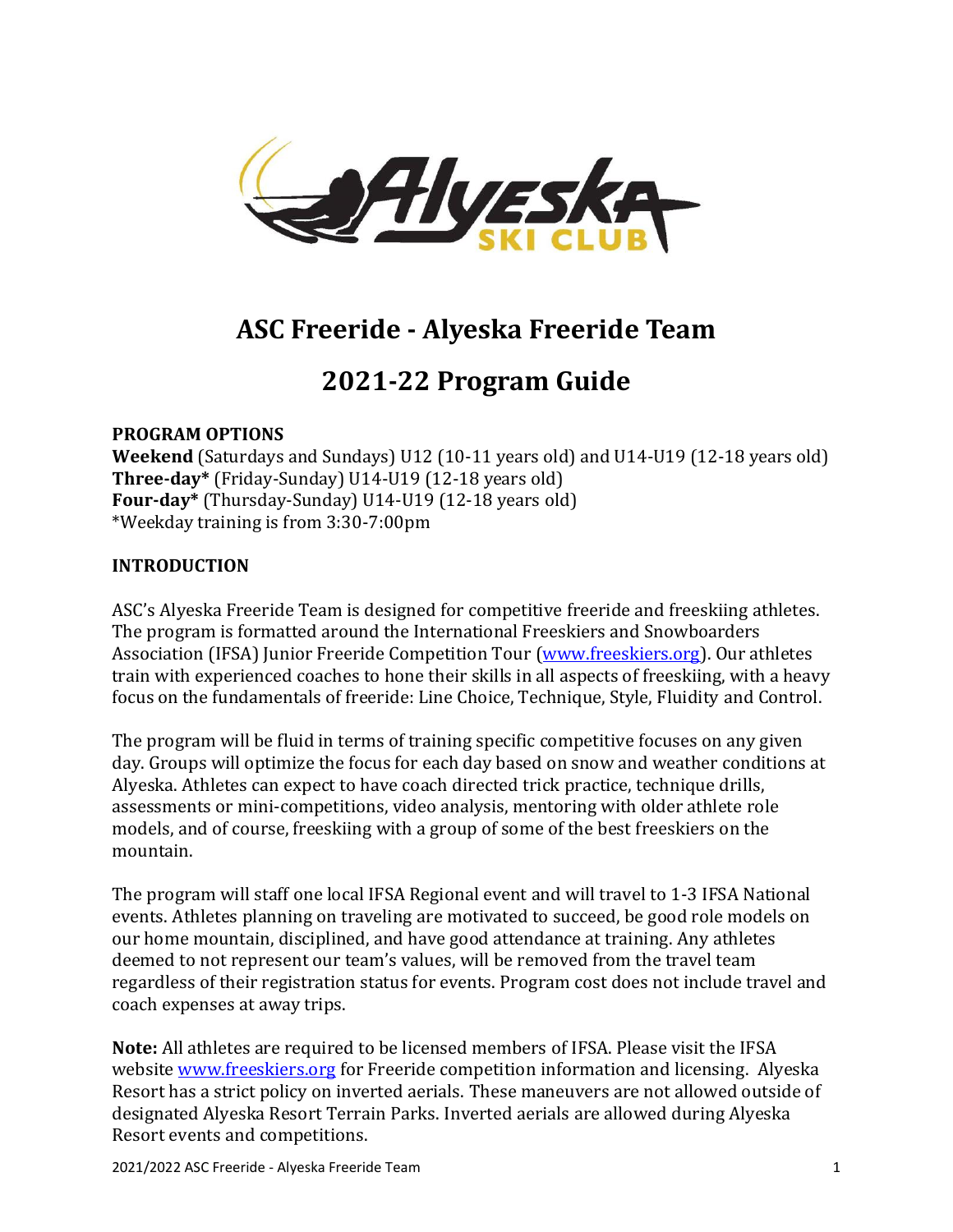## **SUITABILITY**

Tryouts are required and held in March/April every season. Every athlete, including athletes previously a part of the competitive program, will try out for 70 spots. No athlete is guaranteed a spot on the team every year, they must attend tryouts to defend their spot. Athletes who do not meet the expectations outlined below may lose their opportunity to try out for the team.

All selected athletes will receive a link to register for the program in June or July.

## **EXPECTATIONS**

Below is a list of what we expect from our athletes. If these expectations are not met on a regular basis, the athlete will not be invited back next year. The AFT represents our sport, our team, and our mountain.

- 1. Athletes are expected to be good stewards of the mountain and respect public, ski patrol, mountain staff, and follow all the rules of the mountain.
- 2. Athletes are expected to represent the Alyeska Ski Club and follow the clubs code of conduct.
- 3. Athletes are expected to be good role models to younger athletes.
- 4. Athletes are expected to ski in control and respect the other skiers "bubble"
- 5. Athletes are expected to have good attendance and show up on time.
- 6. Athletes are expected to listen to the coaches.
- 7. Athletes are expected to respect the locker room and its rules.
- 8. Athletes are expected to rack their skis always.
- 9. Athletes are expected to support their teammates on and off the hill.
- 10. Athletes are expected to have a good attitude, have fun, and give out lots of high fives.

#### **COMMUNICATION**

Communication in this program is extremely important to keep up with training, travel, events, volunteering, and the overall program. The coaching staff sends regular emails via TeamSnap. If you are unfamiliar with TeamSnap, it is an app used to communicate with your team via emails or texts and have easy access to a calendar with our schedule of events. The coaching staff is always willing to answer your questions via phone call and email; however, we do ask that you check your email regularly.

Every athlete must have all coach phone numbers in their phone. Coaches are available via text, phone call, and radio. If an athlete is going to be late, they need to let a coach know when they will be at training and we will designate a meeting location. If an athlete is going to miss practice, we ask that the athlete or parents notify the staff, or the responsibility will fall on the athlete. If an athlete is separated from the group, they need to contact a coach via phone or radio in the RTC.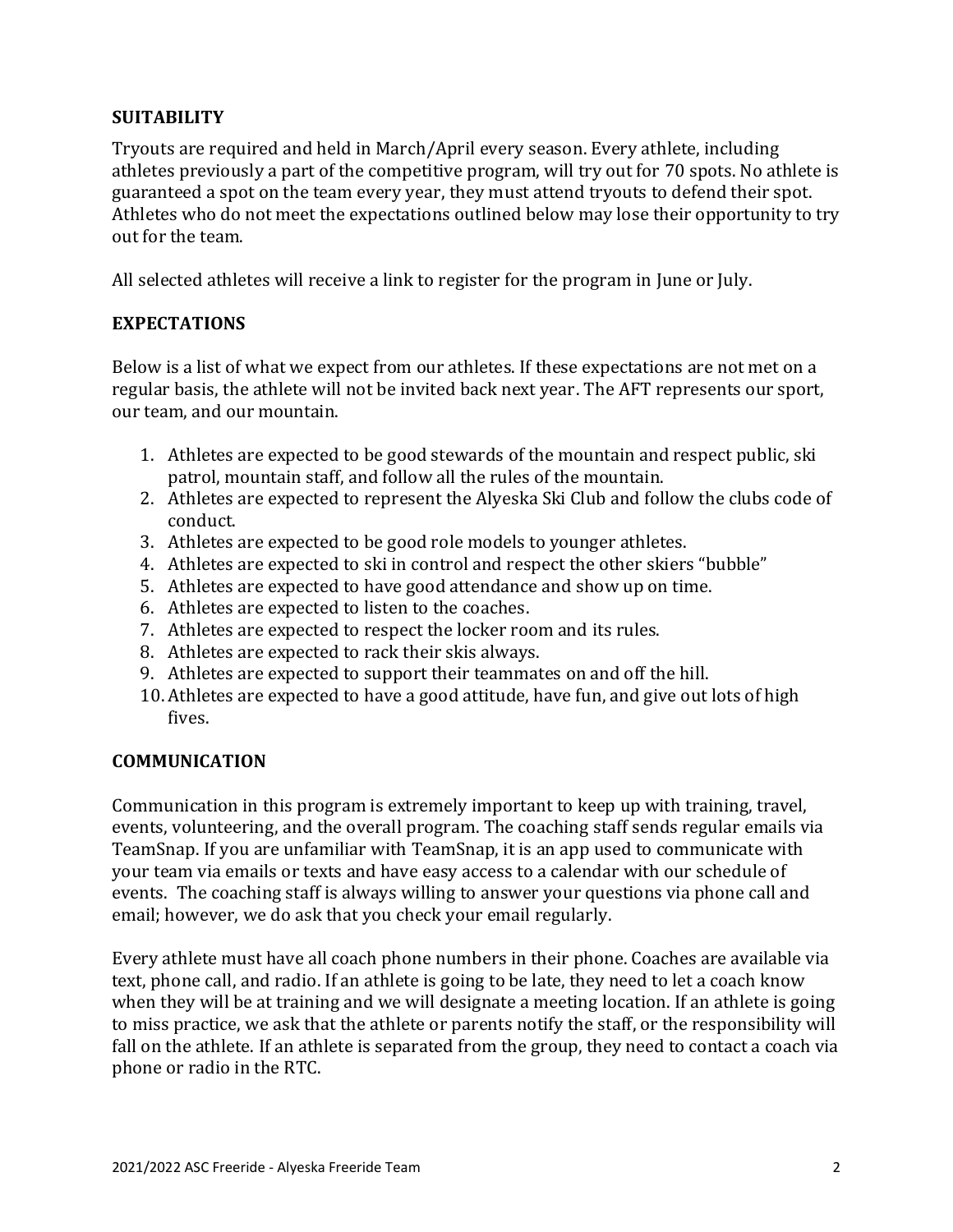## **TRAVEL**

As mentioned earlier in our program guide, the team travels to 1-3 IFSA Junior National Freeride Competitions throughout the year. Registration for these competitions generally opens in mid-December and is a very competitive registration process. Athletes and parents will be notified of which competitions the coaches are targeting, and the dates and times of registration. The team will often send a coach to competitions upon request if families would like to attend a competition we are not targeting as a team.

For those who have not experienced the freeride registration process, it can be chaotic, so please be patient and the coaches will help guide you through the process. You must have an IFSA license to register, please obtain these licenses as early as possible to give us a better chance of earning quota spots. The team gets a designated number of quota spots for competitions and they will be given to athletes based on coach's discretion of athletes who best represent the AFT (this is based on more than skill level).

Once registration has been completed, travel plans begin immediately. Coaches will send out a cost estimate for the trip which will include lodging, rental cars, fuel, coaches travel, and groceries. You must confirm with the staff that you will be traveling on the trip by making a \$250 non-refundable deposit. Once the coaches book the trip they will send out their itinerary for athletes to book under, set a meeting date to discuss the trip, and send pre-trip cost estimates. Costs can sometimes increase due to unforeseen circumstances on trips.

At the end of the year, any athletes who qualify for the IFSA Junior National Championships will travel as the Alaskan representation to compete against the top 175 athletes in the nation. **For more information about freeride competitions, visit the IFSA website at [www.freeskiers.org.](http://www.freeskiers.org/) All athletes and parents are expected to read the IFSA Athlete Handbook as well as the IFSA NA Junior Event series guidelines.** 

## **DRYLAND (Ages 12-18 Only)**

To be successful in this sport it is extremely important to be in shape and ready to rip on day one. This year's dryland starts in September and will run through December. Dryland will consist of two days at Elite Performance. The program is specifically designed by a professional trainer for competitive downhill skiing athletes. If an athlete is going to participate in dryland (strongly recommended) you will need to select the dryland add-on during registration. Dryland price at Elite is \$600 for two-days per week of training (\$20 per day for 4 months). Athletes who are physically prepared for the season have a higher chance of success and a lower chance of injury. There will also be the option for mid-season dryland one day per week.

## **DAILY ACTIVITIES**

**Assessments:** Once a weekend there will be an assessment session in the morning or afternoon depending on conditions. During these sessions, athletes will be directed to a pre-designated venue to show off what they've learned. Athletes will be expected to make their **Line** choice as if they are in a competition, and drop in with their **Technique, Style**,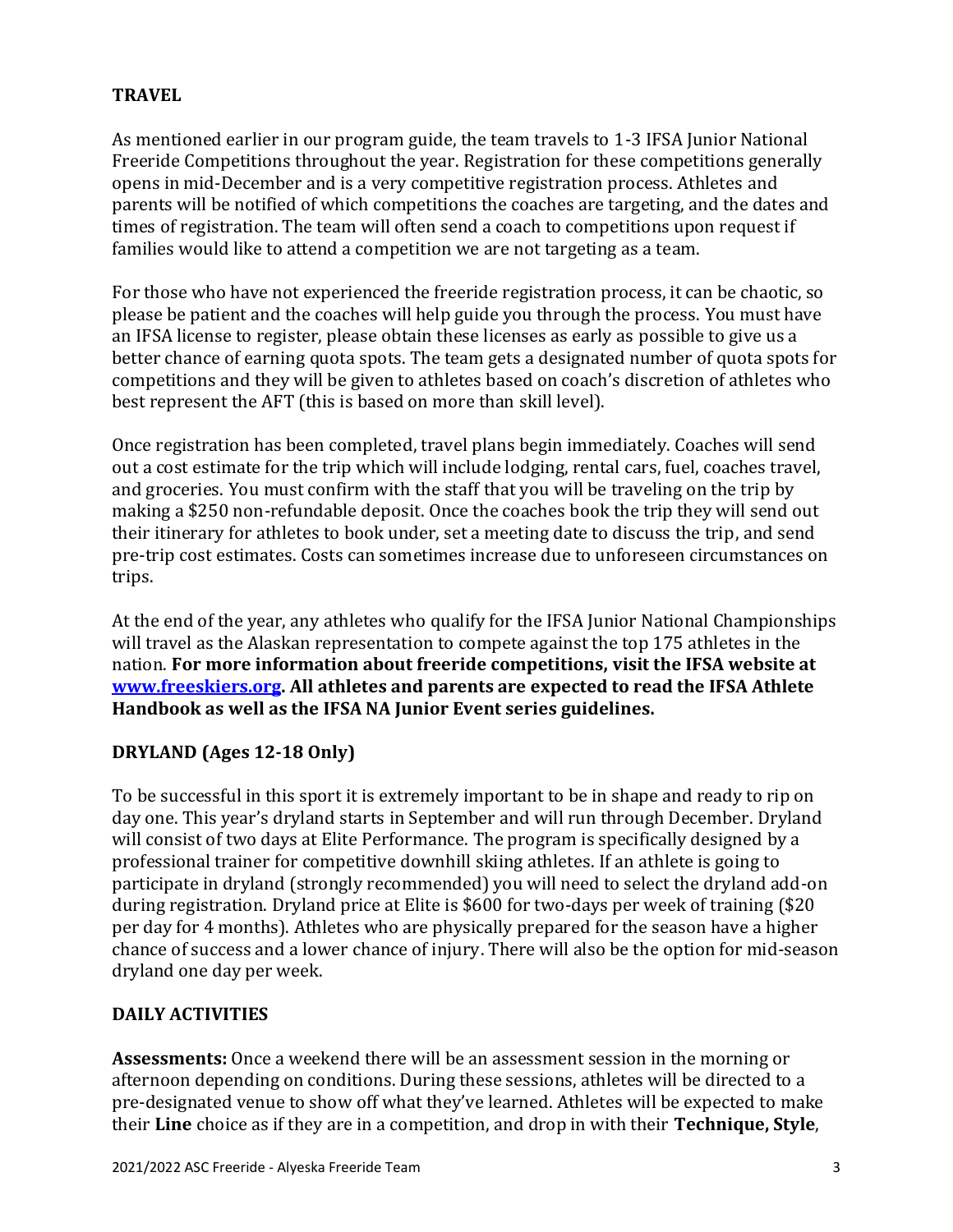**Fluidity**, and **Control** in mind. Coaches will be at the bottom of the venue taking video and providing the athletes with feedback as they make as many laps as possible during the session. This is where athletes are given focus areas and drills.

**Directed Freeskiing:** Athletes ski in groups led by coaches. The coach sets the pace and tone of the freeskiing session. This may vary from skiing groomers to off-piste. Collective, group freeskiing with focus areas in mind is where the foundation of proper technique is developed. Coaches lead by example and demonstrate proper skills which athletes can visualize and improve upon. Coaches are role models for how to ski the mountain and are expected to have excellent freeskiing skills.

**Undirected Freeskiing (Ages 12-18 Only):** The staff allows athletes to ski the mountain undirected when they notify their coach and seek permission with the understanding that they are skiing with a partner and abiding by the rules of the mountain. Conditions generally have to be favorable for athletes under 14 to participate in undirected freeskiing. It is expected the athletes keep their focus areas in mind during undirected freeskiing. Skiers in any age group will only be allowed to participate in undirected freeskiing if they have demonstrated the values of the team. It is at the discretion of the coaches and not the athletes as to when they can leave training to ski undirected.

The staff asks that parents communicate with the coach (email, phone call, or permission slip) to indicate if an athlete is not participating with the program on a given day.

**Powder Days:** When there is significant snowfall and the normal training day is relegated to skiing powder then athletes will be notified in the morning that it is a 'Powder Day'. We meet at 10:00am as usual in line at Teds Express (Chair 4). Athletes not ready to meet the coaches at 10:00am will miss the plan and meeting times for the day (the RTC office has radio contact with coaches for late arrivals). The Top of Chair 6 is considered the meeting place for late athletes and coaches will look for these athletes there. The staff requires the practice of skiing with a partner and when conditions merit, will attempt to ski with a lead and tail-guide coach especially on more advanced terrain. 3:45pm is considered the end of the day meeting time for athletes on a Powder Day; athletes departing early should notify the RTC office staff.

Coaches are directed to be on-the-hill during 'Powder Days' with cell phones and radios available for contact with the RTC and Ski Patrol dispatch. Alyeska receives a lot of snowfall and powder days are where athletes and coaches develop great camaraderie and it is about 'Having fun, making memories, and skiing pow!'

#### **TRAINING CAMPS**

#### **Winter Break Camp (ASD winter break)**

Camp Days: December 27- 30, 2020. Cost of the camp is included in regular program enrollment. This is a 4-day camp Monday-Thursday. Daily training activities from 10:00am-3:45pm.